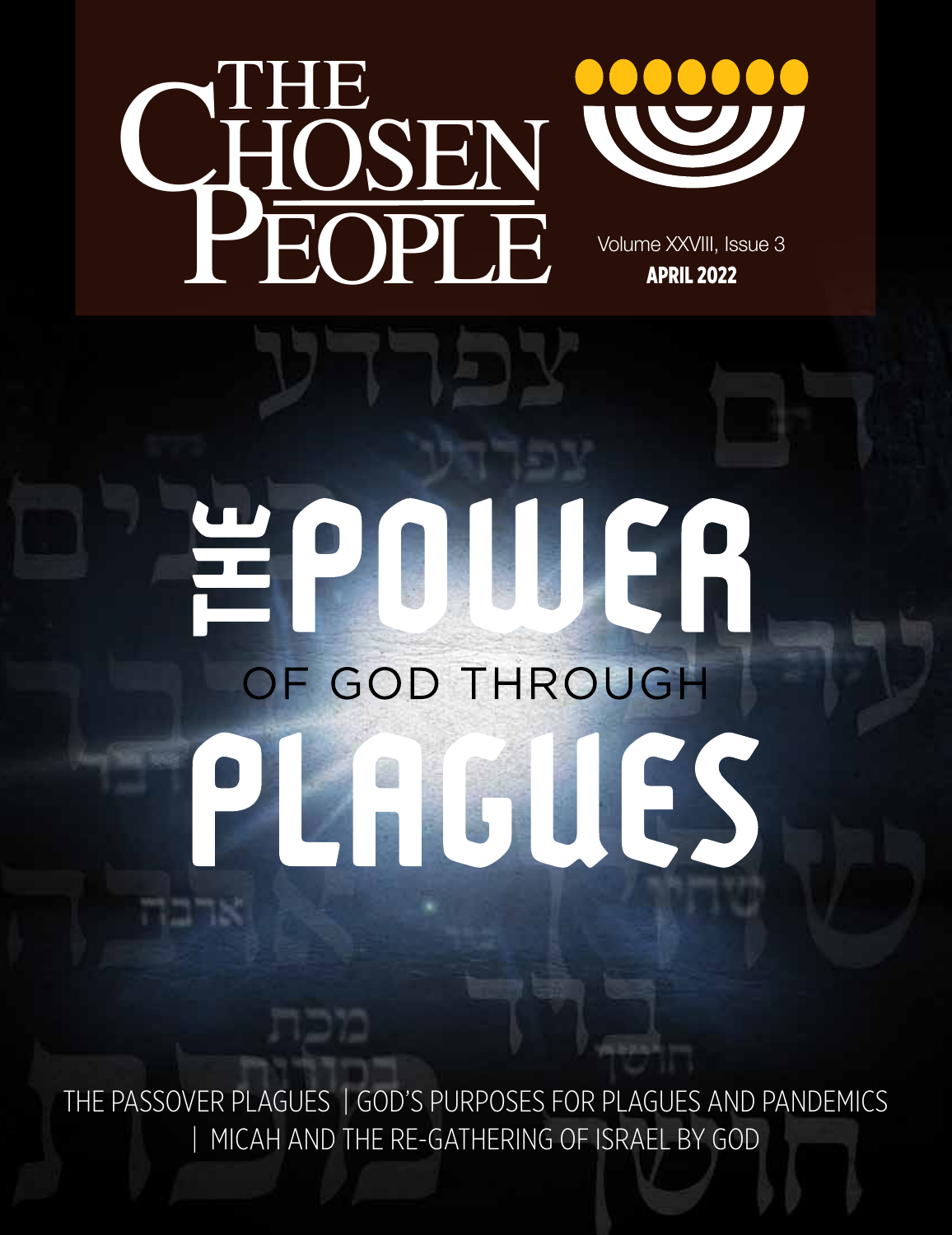## me Gyptugis snatch and behen the south of middle to the pharaoh does not and Happy Passover!<br>
Shalom and Happy Passover!<br>
Thope you receive this newsletter before Passover begins<br>
on the evening of April 15. However, as we have found out The recitation of the plag **The Passover Plagues**

#### Shalom and Happy Passover!

I hope you receive this newsletter before Passover begins on the evening of April 15. However, as we have found out recently, the US mail is very slow these days! It is more likely you are reading this during the biblical festival.

I love Passover. It is my favorite Jewish holiday and by far the most delicious. The array of traditional Passover dishes is magnificent. I wish you could have tasted my grandmother's chicken and matzah ball soup—not to mention her homemade *gefilte* (stuffed) fish. (By the way, do not ever ask a Jewish person what parts of the fish they used! That would be a big mistake.)

As a Messianic Jew, I have found Passover more meaningful now than I did before coming to know the Lord. As you know, the Lord's Supper—one of our most cherished spiritual ceremonies—grew out of the Passover Seder. You can find all the intricate details by going to our website and reading further or buying one of our Passover books listed on the back of this newsletter. Each book includes a Messianic Passover *Haggadah* (Passover guide) with Jesus at the center of the service—and some wonderful recipes.

If you want to observe the Passover as fulfilled in Jesus, the Lamb of God, you can this year! Passover lasts an entire week. Though we usually celebrate the Seder on the first two nights, any night during that week will do. I know it would be a wonderful experience for you, your children, Sunday school class, or small group.

*It will also further prepare your hearts for Good Friday and Resurrection Day, especially since the first night of Passover and Good Friday coincide this year!*

Each year at this time, I try to address a Passover-related topic in detail. This year, it will not surprise you that I would like to help us better understand the role that plagues play in the plan of God, especially during Passover.

### **THE TEN PASSOVER PLAGUES**

The recitation of the ten plagues is a central part of the Passover Seder and one of the most memorable moments during the Seder for Jewish children. Traditionally, we dip our little finger or a spoon into a glass of red wine and put the drop of liquid onto our plates while loudly reciting the name of each plague. **We call out the plagues in English and Hebrew: blood** *(dam),* **frogs** *(ts'fardei'a),* **vermin**  *(kinim),* **flies** *(arov),* **pestilence** *(dever),* **boils,** *(sh'chin),* 

#### **hail** *(barad),* **locusts** *(arbe),* **darkness** *(choshech),* and **death of the firstborn** *(makat bechorot).<sup>1</sup>*

he Egyptiapis shall

Shalom and Happy Passover!<br>
I hope you receive this newsletter before Passover begins<br>
on the evening of April 15. However, as we have found out<br>
on the evening of April 15. However, as we have found out<br>
receitation of th The recitation of the plagues is not an isolated moment in the Seder. It is part of the overall recounting of the story of God's deliverance of the Jewish people from Egyptian bondage. There are two reasons why we drop the wine on our plates. One reason is that it more dramatically portrays the plagues as judgments falling upon the Egyptian slavemasters. The other is because Jewish tradition tells us to reduce our joy (symbolized by the sweet wine) by one drop for each plague that fell upon the Egyptians.

> The lesson here is clear: even though the Egyptians enslaved us, we recognize they are fellow human beings and God's creation. Therefore, our rabbis teach us we should not rejoice in their judgment but rather remember God's love for all peoples and nations.

> We will now look briefly at the three primary purposes for the plagues. First, God uses plagues to bring judgment upon the ungodly. Through the plagues, He also reveals His power and character. Lastly, they fulfill prophetic events.

### **JUDGMENT**

The great German theologians and early twentiethcentury biblical scholars Carl Friedrich Keil and Franz Delitzsch coined the term "penal miracles" in their wellread commentary on the Hebrew Scriptures.<sup>2</sup> In other words, there were plagues, or miracles, that also served as judgments and punishments upon the disobedient.

two nights, any night during that week will do. I know it<br>would be a wonderful experience for you, your children,<br>words, there were plagues, or miracles, that also s<br>anday school class, or small group.<br>It will also furthe Each plague brought judgment upon the Egyptians, who were otherwise unwilling to allow the Jewish people to leave Egypt and worship the one true God. This chastisement is an excellent reminder that God is loving but also righteous and holy and takes offense at human sin. At times, He brings about temporal judgment upon humanity. He did so with the flood, the plagues, and even the captivity of the Jewish people by pagan nations.

### **REVELATION**

during the Seder for Jewish children. Traditionally, we dip<br>
our little finger or a spoon into a glass of red wine and put<br>
the drop of liquid onto our plates while loudly reciting the<br>
name of each plague. We call out th (knim), thes (arov), pestuence (aever), boils, (sh chin), punishment. Jewish people understand that God brought the plagues upon the Egyptians as divine judgments designed to move both the Egyptians and Jewish people into action. Biblical plagues are purposeful. While they bring terrible consequences upon the disobedient and rebellious, God often mysteriously uses them for purposes beyond punishment.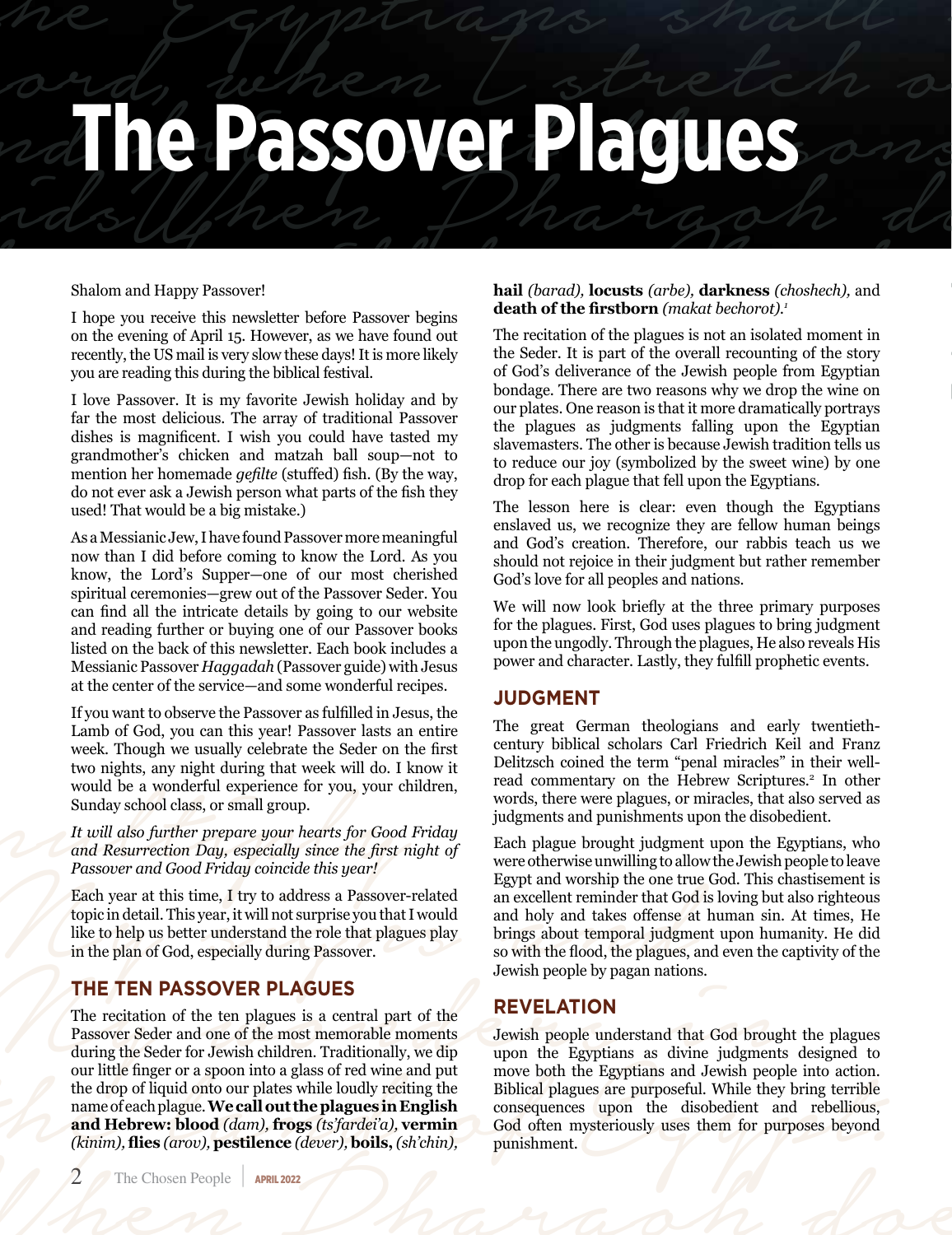## and bring mand on Company **From the President, MITCH GLASER**

MITCH GLASER<br>Take note of Uzziah, Naaman, and even Miriam, Moses'<br>sister. God struck each of them with leprosy to accomplish<br>His divine purposes. Like the healing of the blind man in Take note of Uzziah, Naaman, and even Miriam, Moses'<br>sister. God struck each of them with leprosy to accomplish<br>His divine purposes. Like the healing of the blind man in<br>John chapter nine, plagues fell upon individuals for Take note of Uzziah, Naaman, and even Miriam, Moses' sister. God struck each of them with leprosy to accomplish His divine purposes. Like the healing of the blind man in John chapter nine, plagues fell upon individuals for the glory of God and the good of mankind. *"Jesus answered, 'It was neither that this man sinned, nor his parents; but it was so that the works of God might be displayed in him'"* (John 9:3).

at My hand on Egypt

God used the plagues to judge the Egyptians and reveal His power, holiness, and presence in human history. Still, God's will and works are always for repentance and a turning away from sin to the one true God.

Exodus 7:1–7 shows Moses speaking of plagues as signs and wonders. Throughout the Scriptures, signs and wonders usually describe the miraculous, but in Exodus 7, the words are interchangeable with the word for judgment:

*Then the Lord said to Moses, "See, I make you as God to Pharaoh, and your brother Aaron shall be your prophet. You shall speak all that I command you, and your brother Aaron shall speak to Pharaoh that he let the sons of Israel go out of his land. But I will harden Pharaoh's heart that I may multiply My signs and My wonders in the land of Egypt. When Pharaoh does not listen to you, then I will lay My hand on Egypt and bring out My hosts, My people the sons of Israel, from the land of Egypt by great judgments. The Egyptians shall know that I am the Lord, when I stretch out My hand on Egypt and bring out the sons of Israel from their midst." So Moses and Aaron did it; as the Lord commanded them, thus they did. Moses was eighty years old and Aaron eighty-three, when they spoke*  to Pharaoh. (Exod 7:1-7, emphasis added)

### **FULFILLMENT OF PROPHECY**

God sometimes uses plagues to fulfill prophecy, as when He promised to deliver the Israelites out of slavery in Egypt and return them to their land of promise. *"The Egyptians shall know that I am the Lord, when I stretch out My hand on Egypt and bring out the sons of Israel from their midst"* (Exodus 7:5, emphasis added).

which has been profaned among the nations, which you<br>The Chosen People<br>The Chosen People Ezekiel 36:23 parallels Exodus 7:5 and refers to another day of deliverance and restoration for Israel and the Jewish people: *"'I will vindicate the holiness of My great name which has been profaned among the nations, which you* 

*have profaned in their midst. Then the nations will know that I am the Lord,' declares the Lord God, 'when I prove Myself holy among you in their sight'"* (Ezek 36:23).

Both passages show that one of God's great purposes in bringing the Jewish people out of captivity and back to the land of promise was for them to be a sign to the nations testifying that the God of Israel is true and all-powerful. In effect, the Jewish people's deliverance through the ten plagues and their return to the land of Israel reveals the prophetic fulfillment of the Abrahamic Covenant found in Genesis 12:1–3. Moses predicted this result in chapter six of the book of Exodus:

*Say, therefore, to the sons of Israel, "I am the Lord, and I will bring you out from under the burdens of the Egyptians, and I will deliver you from their bondage. I will also redeem you with an outstretched arm and with great judgments. Then I will take you for My people, and I will be your God; and you shall know that I am the Lord your God, who brought you out from under the burdens of the Egyptians. I will bring you to the land which I swore to give to Abraham, Isaac, and Jacob, and I will give it to you for a possession; I am the Lord."*  (Exodus 6:6–8)

We must view the exodus, including the plagues, as one means by which God fulfilled His promises to Israel and, as we later see in the book of Revelation, His future judgment upon mankind.

#### **WHERE DOES THE PANDEMIC FIT IN GOD'S PLAN?**

It would be appropriate at this moment to compare COVID-19 to the plagues and try to understand where this pandemic might fit in with the purposes of God. I am not suggesting that God directly imposed COVID-19. There have been many terrible plagues throughout history that have devastated humanity. Although the coronavirus was exceptionally destructive, we have no reason to believe that the spread of this virus is the result of God's direct judgment.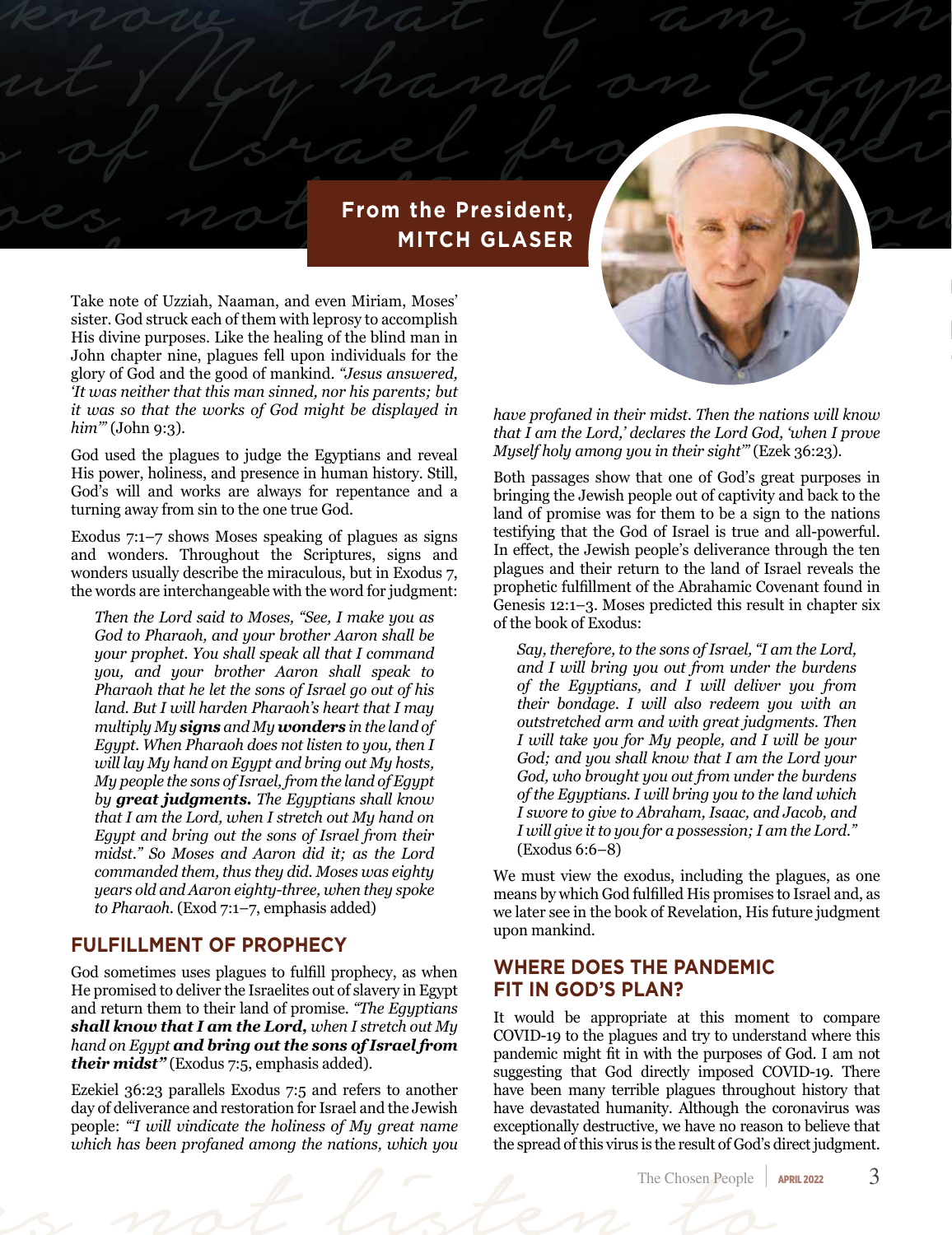

We must tether our understanding of the divine purpose of plagues, world wars, and the greatest tragedies of human history to Scripture. But, of course, the Bible does not speak about the coronavirus, the Black Plague, or the Spanish Flu. Therefore, the adage, "Where the Bible is silent, so am I," is appropriate here. We must avoid conjecture and not speak for God before He has spoken to us.

On the other hand, we cannot deny that God used plagues as judgments and will do so again in the future. COVID-19 has awakened us to the possibility that plagues, along with other signs, will take place in the end times before the second coming of the Messiah. This view of plagues is also traditional Jewish teaching. Bible-believing Christians, Messianic Jews, and religious Jewish people would agree that "pestilence" or plagues are signs of the coming of the Messiah and will take place in the "last days." The Messiah Himself declared this to be true during the Olivet Discourse (Luke 21:10–11): *"Then He continued by saying to them, 'Nation will rise against nation and kingdom against kingdom, and there will be great earthquakes, and in various places plagues and famines; and there will be terrors and great signs from heaven.'"*

Hopefully, one day, we will look back and see the good our heavenly Father accomplished through this global trial. We pray that somehow blessings will come for all through this time of pain and suffering (Romans 8:28). We also pray that we will remember in the light the lessons we learned in the darkness. Perhaps these lessons will even prepare us in some way for the future.

Let us pray the Lord will use the experiences and losses of the last few years to shape our character, reorder our priorities, and draw us closer to Him. May the pandemic remind us all that the Lord is coming soon and that we need to prepare. And what better way to get ready for His return than to continue doing what He told us to do by *committing ourselves to evangelism, discipleship, and training a new generation of disciples until He returns*! (Matthew 28:19–20).

Stay faithful, vigilant, and filled with His Spirit. The Lord is coming soon—Maranatha!

Your brother,

Mitch

1 Harold A. Sevener, ed., *Messianic Passover Haggadah* (New York, N.Y.: Chosen People Ministries, Inc., 2000), 18–19. 2 C. F. Keil and Franz Delitzsch, *Commentary on the Old Testament* (Peabody, Mass.:

Hendrickson Pub, 2006), 295.

### **God's Purposes for Plagues and Pandemics**

There are purposes for plagues and pandemics, and the coronavirus pandemic is no exception. Though we stop short at claiming God sent the disease, the apostle Paul once told the congregation in Rome, *"God causes all things to work together for good to those who love God"* (Rom 8:28). COVID-19 has been used to open the hearts and minds of Jewish people to the Messiah!

One of our missionaries writes:

*Before the Jewish high holy days in 2020, God placed on my heart a unique venue for sharing Him with many Jewish nonbelievers. This vision grew into* Feasting, *a Jewish cooking show based on Leviticus 23. The first episode aired via YouTube in September 2020. God provided a professional film crew, and we filmed seven episodes highlighting individual Jewish feasts. Each included a food demonstration, a short Bible study, testimonies, and music. After viewing the Sabbath segment, a Jewish non-believer contacted me: "I watched you share your story," she blurted out. "I'm from the Bronx too." A friendship began! An excited believer offered her heartfelt thanks after viewing the first four episodes. She said, "I have a close Jewish friend.* Feasting *has been so beneficial in knowing how to speak with Jewish people."* 

*As we spread the word that we needed cooks for upcoming* Feasting *videos, a kosher chef working under the supervision of an ultra-Orthodox rabbi contacted me. Another kosher cook working with the Hasidic community expressed interest. Both knew of my belief in Jesus. A friendly relationship developed with the management of a popular Jewish delicatessen. They have offered to assist with food demonstrations and display advertisements for our celebrations surrounding the Jewish feasts. It was then God's time for me to meet an Israeli Jewish woman. Simcha\* was our cook for the episode on the Feast of Weeks (*Shavuot *or Pentecost). We bonded during the filming—and beyond! Following our time together on Feasting, when antisemitic individuals physically attacked Jewish people in the streets across our country, I asked Simcha if a couple of us could pray for her and her family. She shared that she was touched and warmly welcomed us into her home to visit and pray!*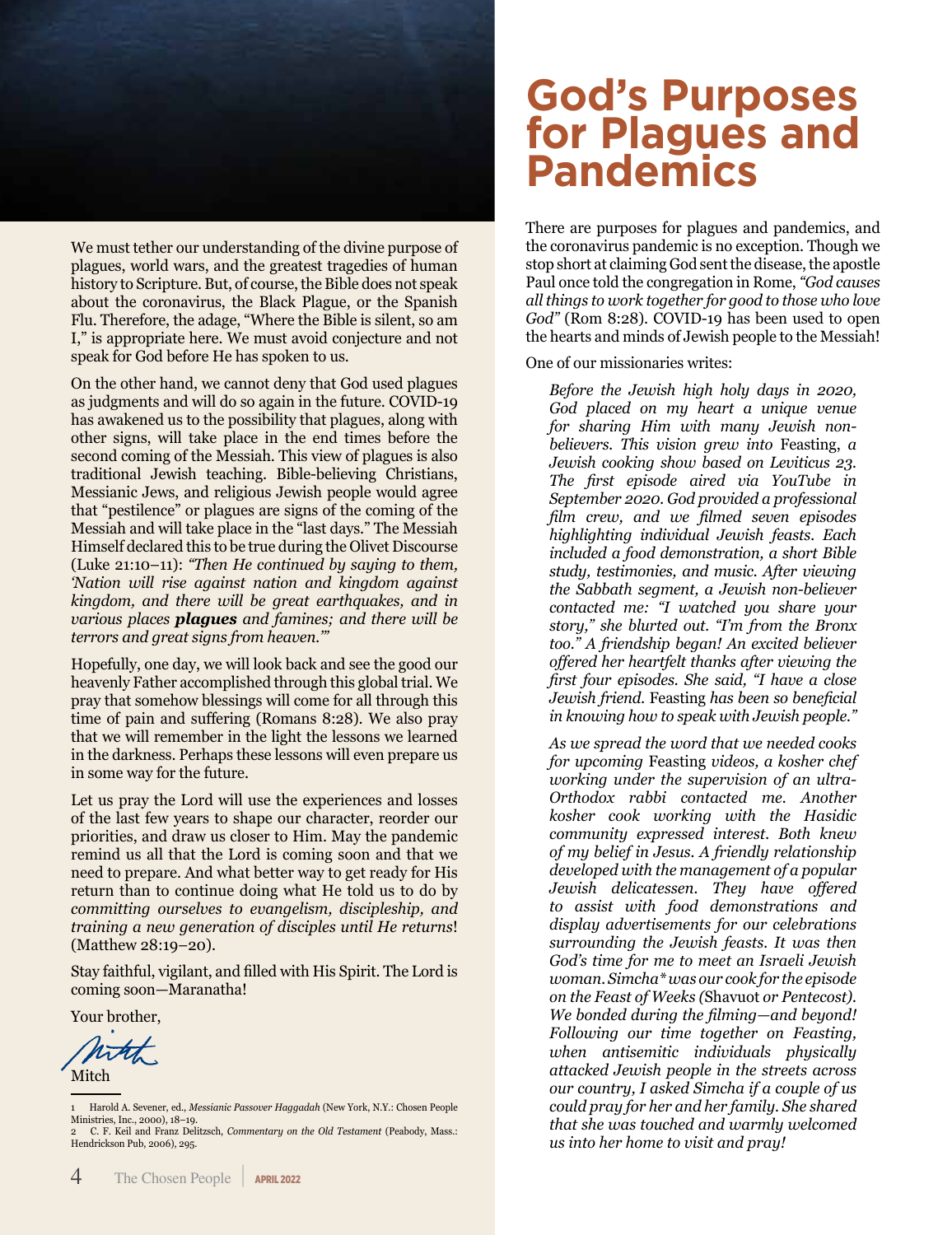*In March 2021, our Passover Seder was filmed and went global. An Arizona Jewish woman received the link for the Seder from two friends. She shared that she was fascinated and learned much: "When Cathy spoke of Jesus, it was over-the-top. Jesus tied up many loose ends for me." Miriam,\* her two friends, and I met for tea. I asked what in the Seder impacted her most. Her response: "Jesus!" Miriam and I are meeting regularly.*

*What of the film crew? The first episode excited the audio/filming expert. "Why are you connecting the Hebrew Scriptures with Jesus?" he asked. His questions continued throughout the filming of each episode. He is now attending an evangelical church and participating in their worship band!* 

A staff member with Chosen People Ministries—Israel also told us:

*The pandemic caused many challenges in life and ministry for everyone. In Israel, many restrictions limited what we could do. We had to be creative in doing activities online or outside. Our team hosted events on Zoom, picnics, outdoor day trips and gatherings, young adult hikes, and worship under the stars. People brought friends who did not know Jesus, and many great spiritual conversations took place. We also created and are currently developing a new website for Israeli seekers that addresses life's difficult questions. Please pray this website leads many to connect with us and come to know Yeshua.* 

*Over the past two years, our staff have not merely continued their ministry. They have also opened new opportunities for which we give thanks. During the first year of the pandemic, Israel experienced lockdowns most of the time with heavy restrictions. One law, for instance, barred people from going more than 100 meters (a couple of blocks) from one's home. Through it all, however, God remained faithful. He created opportunities to reach people right in their homes. Allow me to share about Anat.\** 

*Several years ago, I met Anat in India. She sought spiritual light and truth through meditation and a Buddhist/Hindu blend of eastern ideas. Israelis often travel the world for six to twelve months after completing their army service. There are specific hotspots where thousands of Israelis gather. Goa, India, is one of those places. Imagine a Jewish Israeli going to a foreign land to seek foreign gods. She even asked me who my guru was. Wow! What an opening. I shared about the only true teacher, the only true mediator and connection to God, the true Messiah and God of Israel—Jesus. If one is* 

She fell in love with a God who loves His people and came to know Jesus—the Way, the Truth, and the Life—as her Messiah.

> *searching for light, why not go straight to the Light of the world?! We often spoke in India, and when we both returned to Israel, I would follow up with her frequently. While she was always interested, she never had much time as she was busy with work, school, and social life. During the first lockdown, we started having regular Zoom meetings. Now because of the pandemic—she had plenty of time and decided to spend it pursuing truth again.*

> *We went through the Hebrew Scriptures together, and she asked many questions. She soon came to embrace the Bible as historical and truthful. Then, she fell in love with a God who loves His people and came to know Jesus—the Way, the Truth, and the Life—as her Messiah. Anat continues to meet with me and another young adult, Miri,\* whom I also met on a post-army backpacking trip. She, too, came to faith during lockdowns via our studies on Zoom! Both women are back at work and university now, but they always make time to meet, study the Bible, and pray.*

> *Moreover, they are excited about growing in their faith and sharing Jesus with their friends and families. There have been so many young adults whose curiosity and openness toward the gospel have peaked throughout the pandemic. Even during the strictest of lockdowns, nothing can stop God's love and word from touching people's hearts.*

God is sovereign, and He reigns even now. Even in the face of a global pandemic, the gospel is still the best news of all, and Chosen People Ministries is ready, willing, and able to share it—no matter what!

*\*Names changed.*

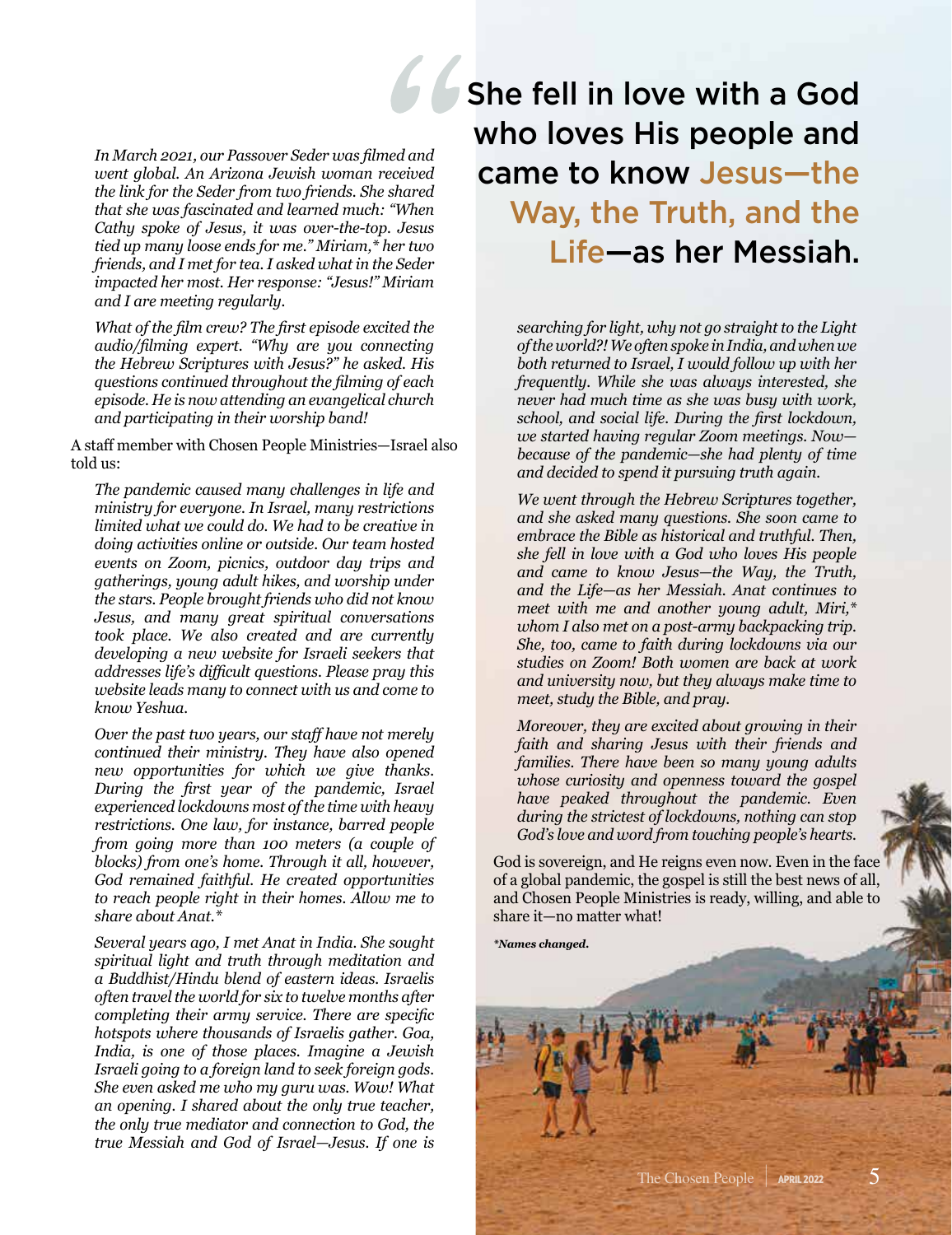### MICAH 2:12-13: The Re-Gathering of Israel by God

In our last study, we focused on Israel's acceptance of the message of the false prophets, who refused to prophesy about the consequences of the people's sins. The prophet Micah stated that these false prophets were acting as enemies of the people of Israel by not preaching truth to them. But the message of the false prophets did contain some truth: God indeed promised to regather the remnant of Israel. However, they failed to mention that the idolatrous sins of the children of Israel would incur the wrath of God upon them.

Up until this part of Micah's prophecy, his message to Israel had been extremely negative. He preached that the people needed to repent, or they would experience divine chastening. Now, Micah reminded his hearers about positive blessings ahead for Israel once they repent. This was an abrupt change in Micah's message, which was not an uncommon approach for Hebrew prophets. The prophet's message in the Hebrew Scriptures often included a summary of the sins of the people, the consequences of their actions, and the grace that God will show when they return to Him. Jeremiah—often called the "weeping prophet" for his tearful delivery of bad news to Judah regarding the Babylonian exile—is also the prophet who preached, *"I have loved you with an everlasting love; therefore I have drawn you with lovingkindness"* (Jer 31:3).

In a similar way, Micah predicted—with forceful, emphatic language—the restoration of Israel after her dispersion. He promised that God would assemble and regather all twelve tribes of Israel: *"I will surely assemble all of you, Jacob, I will surely gather the remnant of Israel"* (Mic 2:12). The restoration from Babylon through Cyrus in 536 bc cannot be all to which the prophet refers, as that was only a partial regathering, and Micah said, "All of you." The Assyrian and Babylonian captivities were only the first of several exiles that the Jewish people have experienced. After that, the Romans destroyed the Second Temple and scattered them in ap 70. Since then, most Jewish people have lived dispersed around the world rather than in a homeland of our own.

The rebirth of the modern State of Israel in 1948 was a crucial step toward fulfilling this prophecy of a total return. In Micah 2:12, the Lord said through the prophet, *"I will put them together like sheep in the fold; like a flock in the midst of its pasture they will be noisy with men."* When I travel to Israel and sit in the *cardo*—the main street of the Old City of Jerusalem—and hear the noise of the people talking, I feel like I am living in the midst of the fulfillment of prophecy. The picture of the shepherd watching over his sheep reminds us of the kind of care God will exercise over His people. It reminds us of what Jesus said to the people in John 10:14–15, *"I am the good shepherd, and I know My own and My own know Me, even as the Father knows Me and I know the Father; and I lay down My life for the sheep."* That is the kind of relationship the Lord will have again in the future with the people of Israel.

The conclusion of Micah's message is found in chapter 2:13, *"The breaker goes up before them; they break out, pass through the gate and go out by it. So their king goes on before them, and the Lord at their head."* As a shepherd, "the breaker" will often have to overcome obstacles and barriers to lead his sheep into the kind of pasture that will allow them to find rest, refreshment, and restoration (Psalm 23). Ultimately, it will be Israel's Good Shepherd, Yeshua, who will clear the way for His sheep to return to the land. Jesus will not only be their Good Shepherd, but also their Davidic King. The fulfillment of this prophecy will ultimately be in His millennial kingdom.



**The re-gathering of Israel: members of Odessa's Jewish community seek to move to Israel March 7, 2022.** REUTERS/Alexandros Avramidis

Rich Freeman, DMin, serves as the vice president for Church Ministries and Conferences with Chosen People Ministries and lives in South Florida with his wife, Julia.

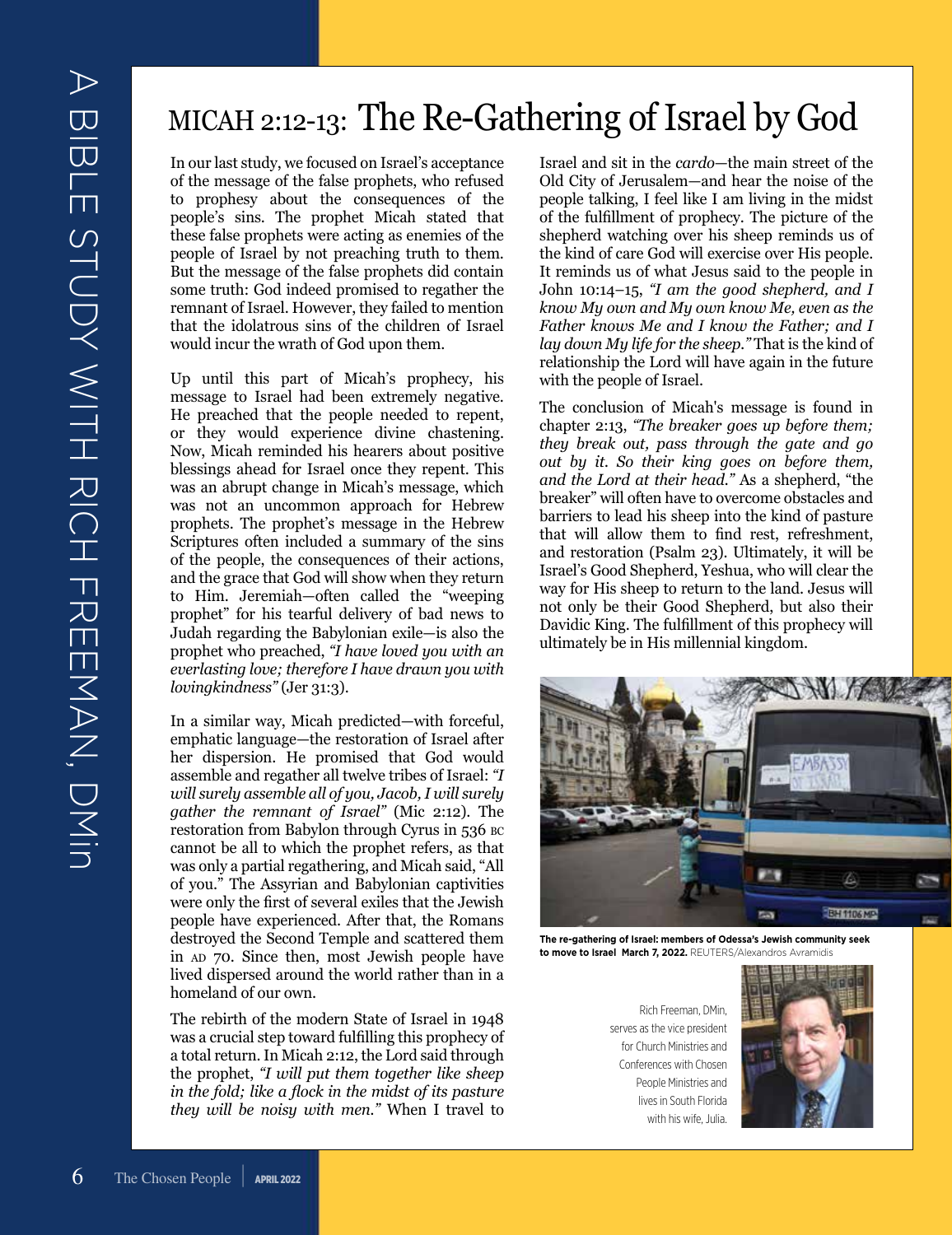### MINISTRY NEWS BRIEFS FROM AROUND THE GLOBE



### WORKING NONSTOP ON THE FRONTLINE OF UKRAINE TO HELP REFUGEES

One of our Ukrainian-born Jewish missionaries has been working twenty hours a day helping people in Ukraine since the invasion of Russia. You may be not aware, but there were about 15,000 Israelis living in Ukraine before the invasion began. When the sky over Ukraine closed due to the war, it became extremely difficult to evacuate people. They had to stand in line in terrible icy conditions for thirty, forty, or even as many as fifty hours just to cross the border, often with small children in their arms. Millions of Ukrainians have become refugees. In cooperation with Christians in Poland, our missionary was able to evacuate more than one hundred people in the first week of the war. At the same time, he has been in constant connection with The Jewish Agency, who has given him the names and locations of people in need of help. We are assisting them to find lodging in Lviv in western Ukraine. Local churches are partnering with our team there as well. In just the first couple of days, these churches provided places to stay for seventy people. Our staff member receives daily phone calls from Germany, Poland, Slovakia, and West Ukraine—everyday people are ready to provide food, finances, transportation, and legal assistance. He has never seen such unity among Christians of all denominations helping both Jews and Gentiles to escape the atrocities of the war.

- » Please!!! Pray for the end of this war.
- » Pray for the refugees!
- » Pray for us to have strength to help people.
- » Pray for peace in Ukraine and Jerusalem.

### FIRST-TIME ORTHODOX JEWISH CAMPERS AT OUR MESSIANIC KID'S CAMP!

We all know camp is unique and special every year. This year, that special uniqueness came in the form of two of the sweetest, coolest, but not-yet-believing Orthodox Jewish kids! This camp was the first time that these young campers had ever studied the words of Jesus with believers. They kept commenting on how Jewish the words of Jesus are. It is a huge step in the right direction! They also heard some compelling messages from the speakers on one's desperate need for Messiah even if you are rich, young, and powerful in the eyes of this world, especially on

social media. Jesus' message resonated with them, spoke to their souls, and challenged them to consider the truth of the gospel. One message also inspired a forty-minute followup conversation on salvation between one of the kids and a counselor. Yet another counselor had the opportunity to speak with the other kid who ended up saying, "I have a lot to think about." All the counselors and directors, many of whom are missionaries with Chosen People Ministries, were so proud to see our own Messianic kids warmly welcoming these two campers, initiating conversations, playing with them, and honestly, just treating them like any other camper!

### REACHING JEWISH TRAVELERS AND BELIEVERS IN JAPAN

In recent years, God has placed a vision in the heart of one of our staff to establish a branch of our mission in Japan. Today, there is a Jewish community in Japan that numbers a few thousand. Most of them are Israelis or Jewish people from Russia or the United States who are working or studying in Japan. There are also three active Chabad Orthodox houses there. Two of them are active synagogues. Over a period of several years, our missionary has labored to realize this vision of extending Chosen People Ministries' reach to Japan. Just a few days ago, our missionary held the first team meeting consisting of Japanese and Jewish believers to fulfill the vision of bringing the good news of Jesus the Messiah to the Japanese Jewish community. Please keep this new team and their goals in your prayers. Pray that God will not only bring the gospel to Jewish people in Japan, but that our team connects with churches in Japan to equip and enrich them with a deeper understanding of the Bible from a Jewish perspective.

### SOWING KINGDOM SEEDS IN A RUSSIAN-SPEAKING SUPPORT GROUP

For some time, one of our Russian-Jewish missionaries has been leading and sowing kingdom seeds in a Russianspeaking support group for parents whose children are drug-dependent. Many of these parents are Jewish. Recently, the addicts have begun to attend the sessions with their parents! Praise the Lord! As you can imagine, this is a special and major leap forward in their rehabilitation. It is so rewarding to see how Yeshua the Messiah is breaking down strongholds and bringing immense change into people's lives as our staff member is faithfully cultivating the Lord's harvest. What a mighty witness to the name of Yeshua. Additionally, our missionary was given her own program on a secular Russian-American television show, where she recently had the opportunity to speak openly about the Messiah. People call after each program desperate for a word of encouragement or good news. Pray that these programs can continue!